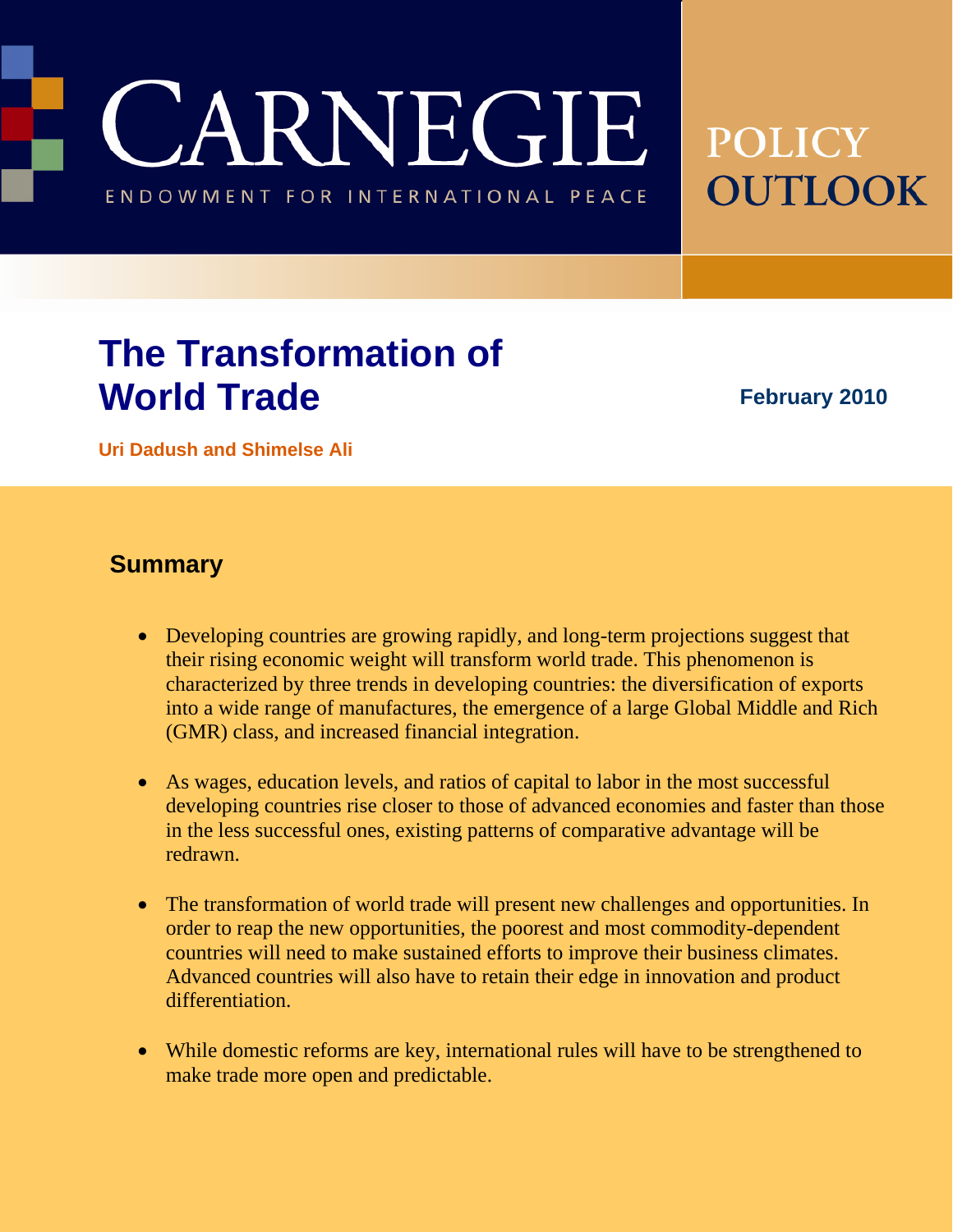The rising economic weight of developing countries is transforming world trade, and long term projections suggest that it will continue to do so very rapidly. Three trends help characterize this phenomenon, namely: the diversification of developing country exports into a wide range of manufactures that greatly increases the potential size of their markets, the emergence of a large middle and rich class in developing countries that makes them increasingly important customers, and increased financial integration that facilitates and stimulates trade.<sup>1</sup>

Taken together with increased openness to trade and falling communications and transport costs, the implications of these trends are profound: advanced countries are discovering large new markets; developing countries are increasingly trading with each other and their historical reliance on markets in industrial countries is declining; China has already eclipsed Japan as the center of bilateral trade relations in Asia, and will eclipse the United States and Germany on the global stage in the coming years; and countries are all facing new sources of competition.

In short, the transformation of world trade over the next 40 years will present new challenges and opportunities for countries at every level of development. As wages, capital/labor ratios, and education levels in the most successful developing countries get closer to those in the advanced countries and rise faster than those in the less successful ones, existing patterns of comparative advantage will be redrawn. Developing Asia's comparative advantage in labor-intensive manufactures will weaken as wages there rise, potentially opening the door for lower-wage countries in Africa and commodity exporters in Latin America to advance exports of such goods. This process will not be automatic, however; it will depend on sustained efforts to improve the business climate in the poorest and most commodity-dependent countries.

At the same time, today's advanced countries will at once be exposed to increased competition in their traditional preserve and able to exploit vast new markets for sophisticated consumer products and industrial machinery. Again, while the competitive threats are inevitable, reaping the new opportunities will not be automatic. Advanced countries will have to retain the edge in innovation and product differentiation, and in the predictability and efficiency of their business environments, if they hope to benefit from the new markets.

Countries that fail to adapt to the transformation of world trade will not only miss opportunities, but will also find firms in their tradable sectors under attack from both low-end, cost-based competitors and rapid innovators. Relative to successful adapters, they could see their terms of trade deteriorate, real exchange rates devalue, output and employment growth slow, and real incomes ultimately advance less. Domestic reform measures designed to make the business environment more attractive will be essential to, but not sufficient for deriving the benefits of the transformation. A more effective set of international trade rules must also be designed to make trade more open and predictable.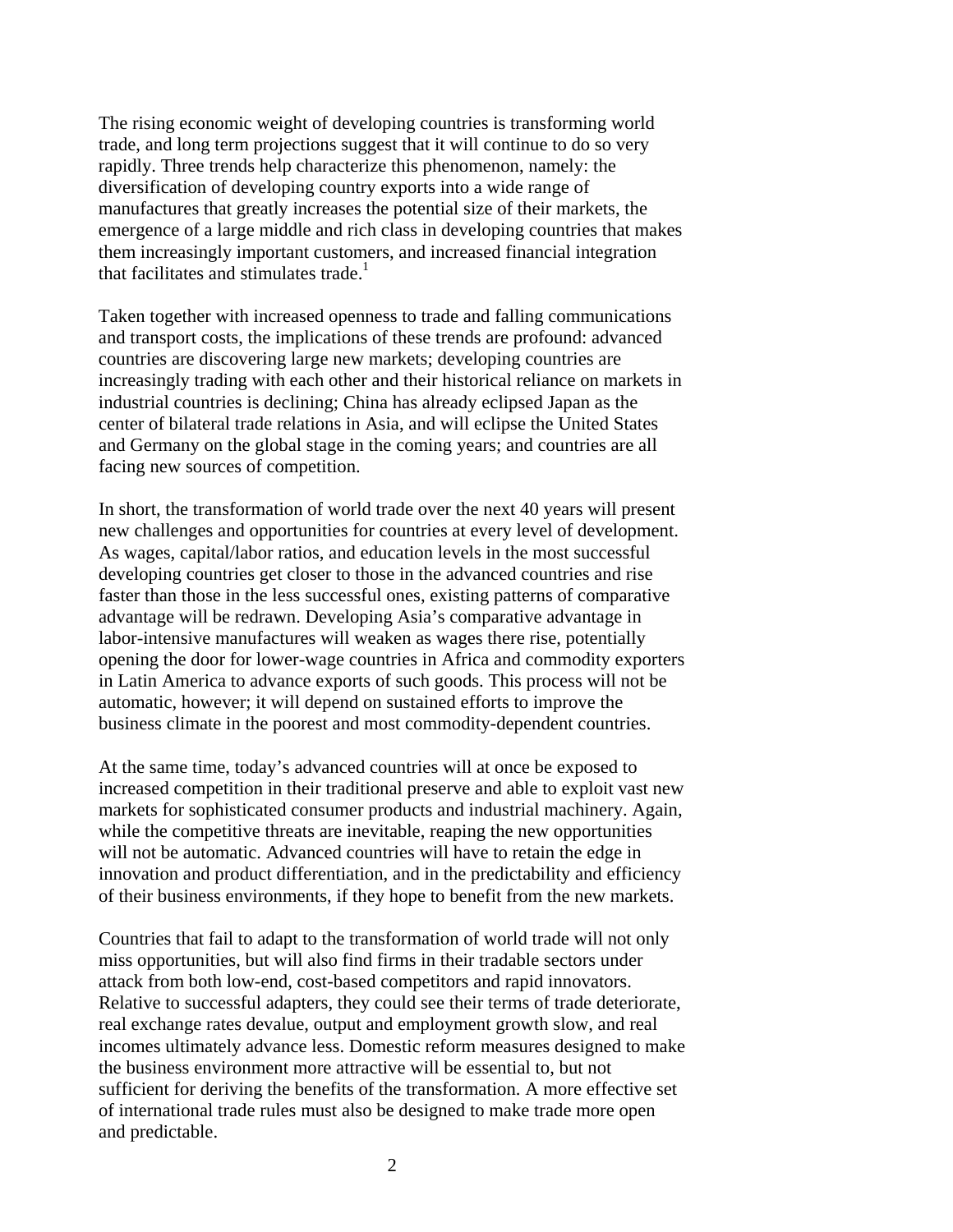# **Developing Countries Driving World Trade**

Developing countries<sup>2</sup> already play a large role in world trade, and their significance is only expected to rise. Their relative weight has grown enormously over the last ten years, $3$  but only due to China's meteoric rise as an exporter. This rising weight also reflects surging oil prices, as well as increasing exports from the Middle East and North Africa (MENA), Eastern Europe, and Central Asia.

In 2006, developing countries accounted for 30 percent of world merchandise exports, up from 19.5 percent in 1996, marking a 50 percent increase in market share in just ten years. The share of exports held by the "Big Five" developing economies (i.e., China, India, Brazil, Russia, and Indonesia) nearly doubled, rising from 7.6 percent to 13.4 percent. China accounted for a significant portion of this rise—its share of world exports nearly tripled from 2.7 percent to 7.6 percent. On the other hand, India, which, as another large and rapidly growing economy, is often compared to China, advanced at a much slower pace. Its share of goods exports remained very low (little more than 1 percent) in 2006, though its share in commercial services exports advanced from 0.6 percent to 2.5 percent over the same period.



### **Geographical Composition of World Trade**

\*\*EU extra-trade

Source: UN Comtrade.

As oil prices rose, oil exporters also experienced large increases in their shares of world exports. MENA's share increased from 1.4 percent to 4.5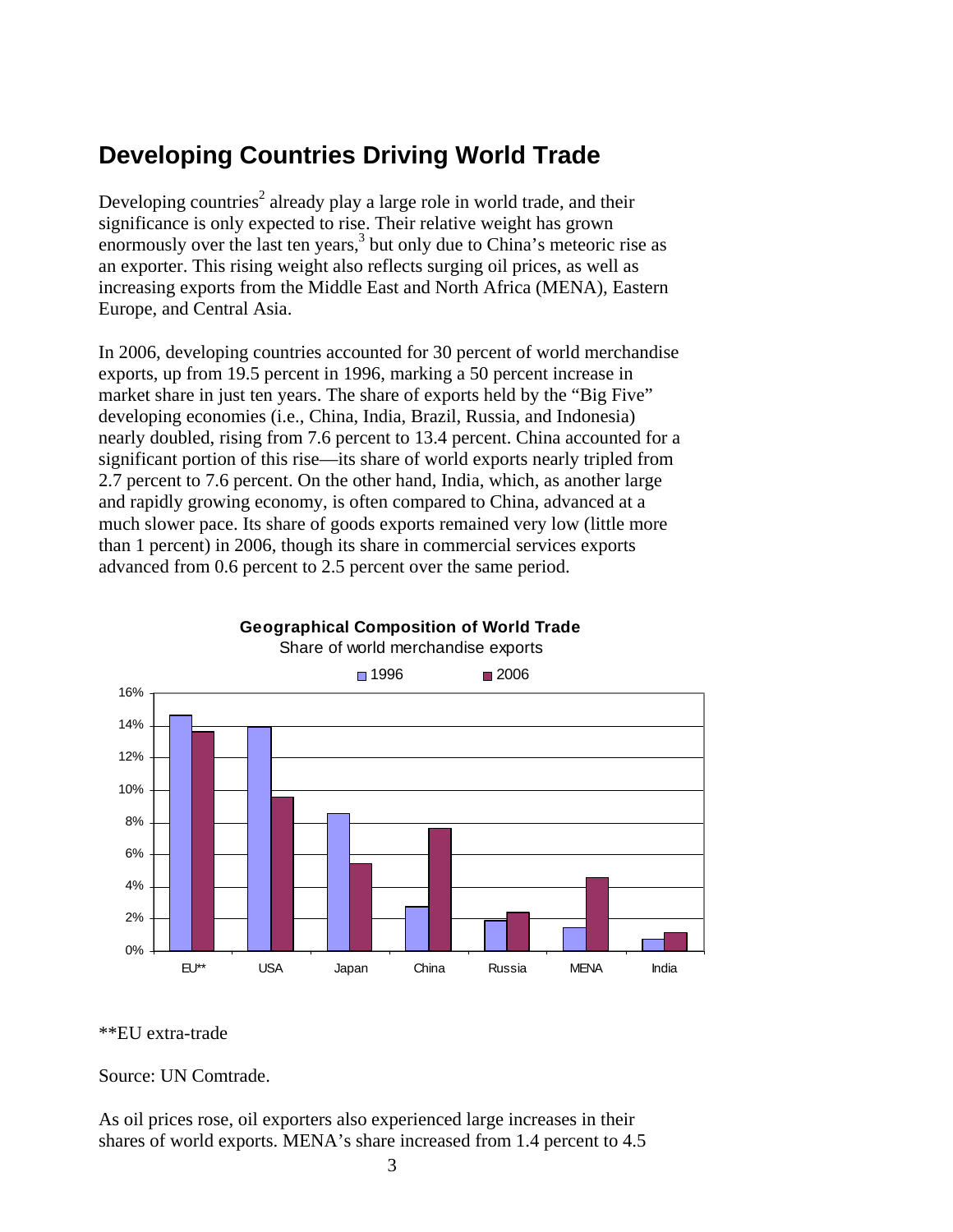percent, while Sub-Saharan Africa (SSA)'s share rose from 0.7 percent to 1.6 percent. Having transitioned into market economies, the Eastern European and Central Asian countries also saw large increases in export shares, matched by even larger increases in imports and rising current account deficits.

In contrast, the export share of most industrialized countries fell, with the United States' share decreasing from 13.9 percent to 9.5 percent. Japan's decline was particularly stark; its share fell from 8.6 percent—significantly more than the total share of the Big Five—in 1996 to 5.4 percent, less than China's share alone, in 2006. Developing countries' merchandise exports expanded two times faster than the average for high income countries in 2007 and 2008, and fell by less in 2009.

The importance of developing countries as an export market has grown as well, reflecting increased foreign exchange availability, a rapidly growing middle class, and a great appetite for the quality and diversity provided by imported goods. The EU's exports to China more than quadrupled from 1996 to 2006, while its exports to Russia, SSA, Eastern Europe, and Central Asia more than tripled. The United States also increased its exports to developing countries, from 31 percent of its total exports in 1996 to 38 percent in 2006. On the other hand, over the decade, exports from the EU to Japan were unchanged at about 2 percent of total exports, while exports to other industrialized countries fell from 9 percent to 7 percent. Furthering this trend, developing countries' merchandise imports in 2007 and 2008 rose four times faster than those of high income countries, and the 2009 collapse was again smaller in the former.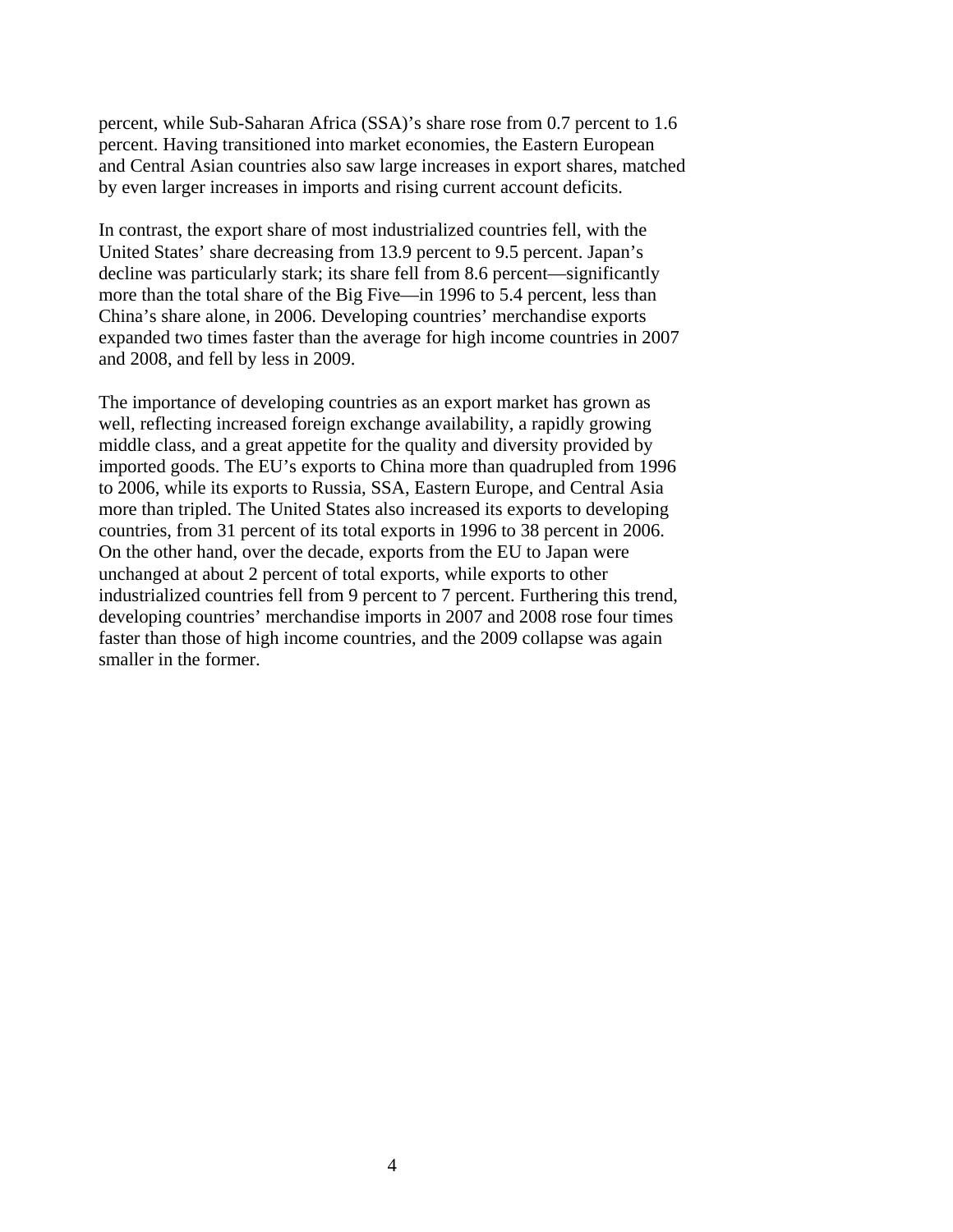# **Associated Trends**

#### *Manufactured Goods Exports*

Historically, countries that have moved up the ladder of development have diversified from primary commodities to manufactured goods, which offer better prospects for export earnings growth and provide greater price stability, allowing countries to avoid the volatile terms-of-trade that commoditydependent economies experience. Sometimes this transition happened autonomously, but, often, countries actively pursued it through export-led economic growth policies.

Following the historical pattern, today's developing countries have increased their presence in manufactured goods<sup>4</sup> exports. China's manufactured goods exports surpassed those of both the United States and Japan in 2006, as its share of global manufactured goods exports increased from 3.2 percent in 1996 to 9.8 percent in 2006. Other developing countries have also increased their manufactured goods exports, with the share of manufactured goods in Sub-Saharan Africa's total exports rising from 7.1 percent to 18.7 percent. In addition, manufactured goods have played an increasing role in South-South trade, accounting for 37 percent of total South-South trade in 2005, up from 31 percent in 1995.

Exports of manufactured goods may have increased even more and export diversification progressed even further had exports of minerals not surged as substantially as they did, driving up the exchange rate and diverting investment. Largely due to higher prices, but also because of new natural resource discoveries and increased efficiency in production, developing countries significantly increased exports of mineral fuels and chemicals, the two product groups that exhibited the highest growth rates from 1996 to 2006. SSA's mineral fuels exports rose from \$14.5 billion to \$80.9 billion over that period. In 2006, MENA's mineral fuels exports reached \$360 billion, nearly ten times their \$36.9 billion level in 1996.

#### *Financial Integration*

Much like the advance of trade, the financial integration of developing countries progressed impressively over the decade preceding the crisis, and the two processes reinforced one another.

Amid robust global growth and a favorable financing environment, private capital inflows to developing countries surged. Net international private capital inflows<sup>5</sup> to developing countries averaged \$489 billion in 2005–2007, up from \$151 billion in 1995–1997. As a share of developing country GDP, they increased from 2.8 percent to 4.1 percent. The crisis appears to have represented only a brief interruption in capital flows to developing countries. The IIF predicts net private capital flows to emerging markets<sup> $6$ </sup> will almost double in 2010 from \$349 billion in 2009.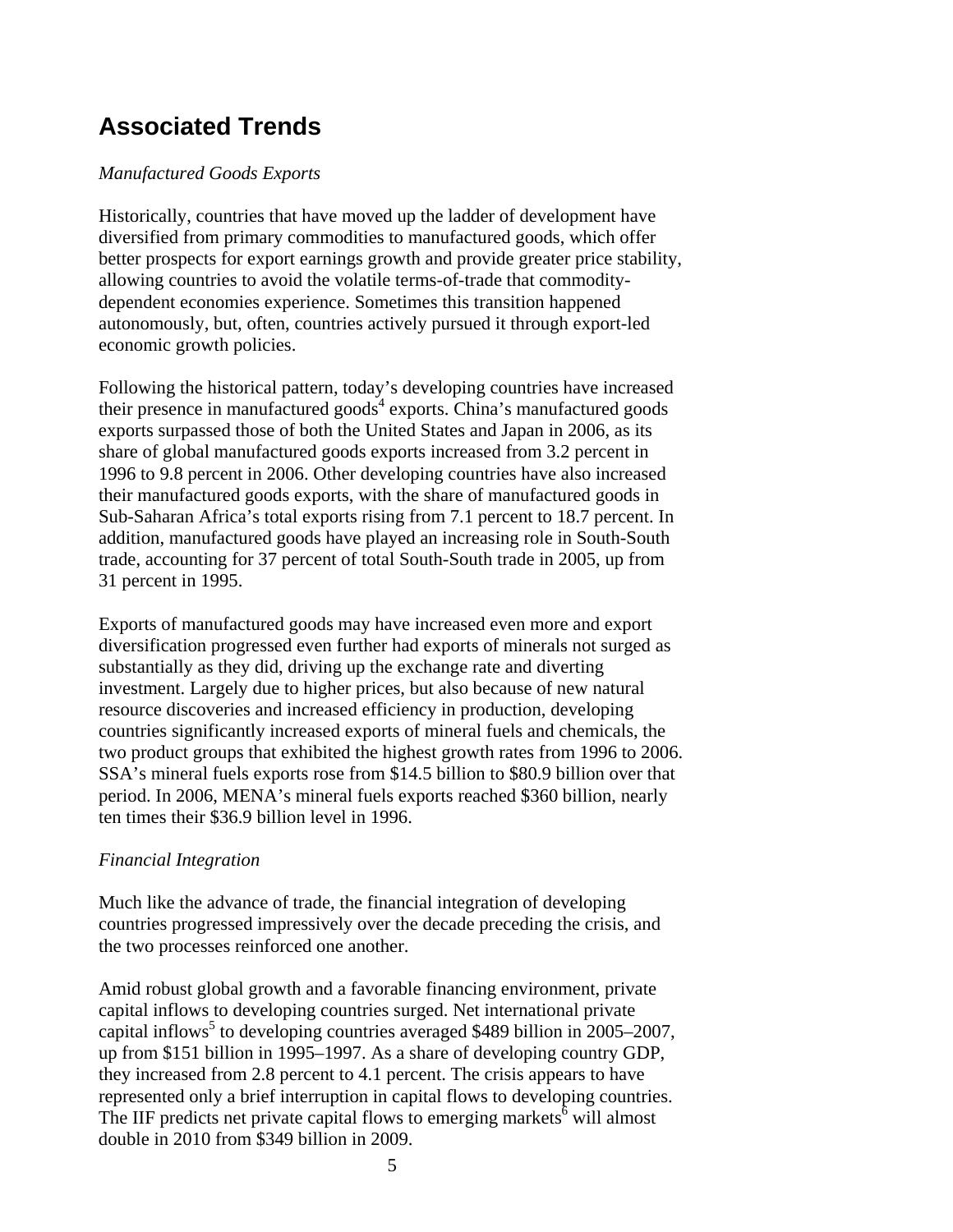Improved macroeconomic policies that made investments in developing countries more sustainable—such as stronger government fiscal positions, reduced debt/GDP ratios, and increased exchange rate flexibility—have helped reassure foreign investors. During the euphoria that preceded the crisis, average spreads on emerging market sovereign bonds had narrowed to record lows. In 2002, only one in five countries in the EMBI Global Index had bond spreads below 200 basis points; by April 2007 the proportion had risen to three in four. Bond spreads surged during the crisis, but remained well below the levels reached during previous crises. Having narrowed to 320 basis points from 700 basis points in early March, they are now only modestly above precrisis levels.

Countries with more open trade also attract higher levels of foreign direct investment (FDI) as a percentage of their GDP. Trade openness encourages capital inflows because it allows investors to take advantage of outsourcing opportunities by making importing inputs easier and because it is associated with improved efficiency.

As incomes in developing countries rise, they tend to become more attractive destinations for capital for many reasons, including increased market size, stability, and credit-worthiness. The growing attractiveness of developing countries may also be attributed in part to higher prices of energy and other natural resources.

Over time, however, the per capita income level threshold associated with the ability to attract FDI has fallen. The per capita income associated with FDI flows of at least 1 percent of GDP in 2005–2007 (1.7 percent of U.S. GDP per capita) is less than that in 1995–1997 (3.1 percent of U.S. GDP per capita). In 2005–2007, GDP per capita was below the level needed to achieve FDI inflows of 1 percent of GDP in approximately 36 developing countries. Based on pre-crisis trend growth rates, 23 of these countries will cross the threshold by 2020 and an additional 7 will do so by 2030.

Increased trade and financial integration has been associated with larger current account surpluses and deficits, indicating an increased ability to borrow abroad, in the former case, or invest abroad, in the latter. In surplus developing countries, current account balances as a share of GDP rose from an average of 4.5 percent in 1995–1997 to 10.6 percent in 2005–2007; they widened a more modest 0.8 percentage points in deficit developing countries, reaching 8.1 percent in 2005–2007. In addition, more countries have been able to run sustained current account deficits—that is, to borrow abroad over long periods.

Developing countries have also become a significant source of foreign capital for other developing countries. South-South FDI has increased sharply over the past two decades, from \$3.7 billion in 1990 to over \$73.8 billion in 2007. Reflecting regional integration, intra-regional South-South investment in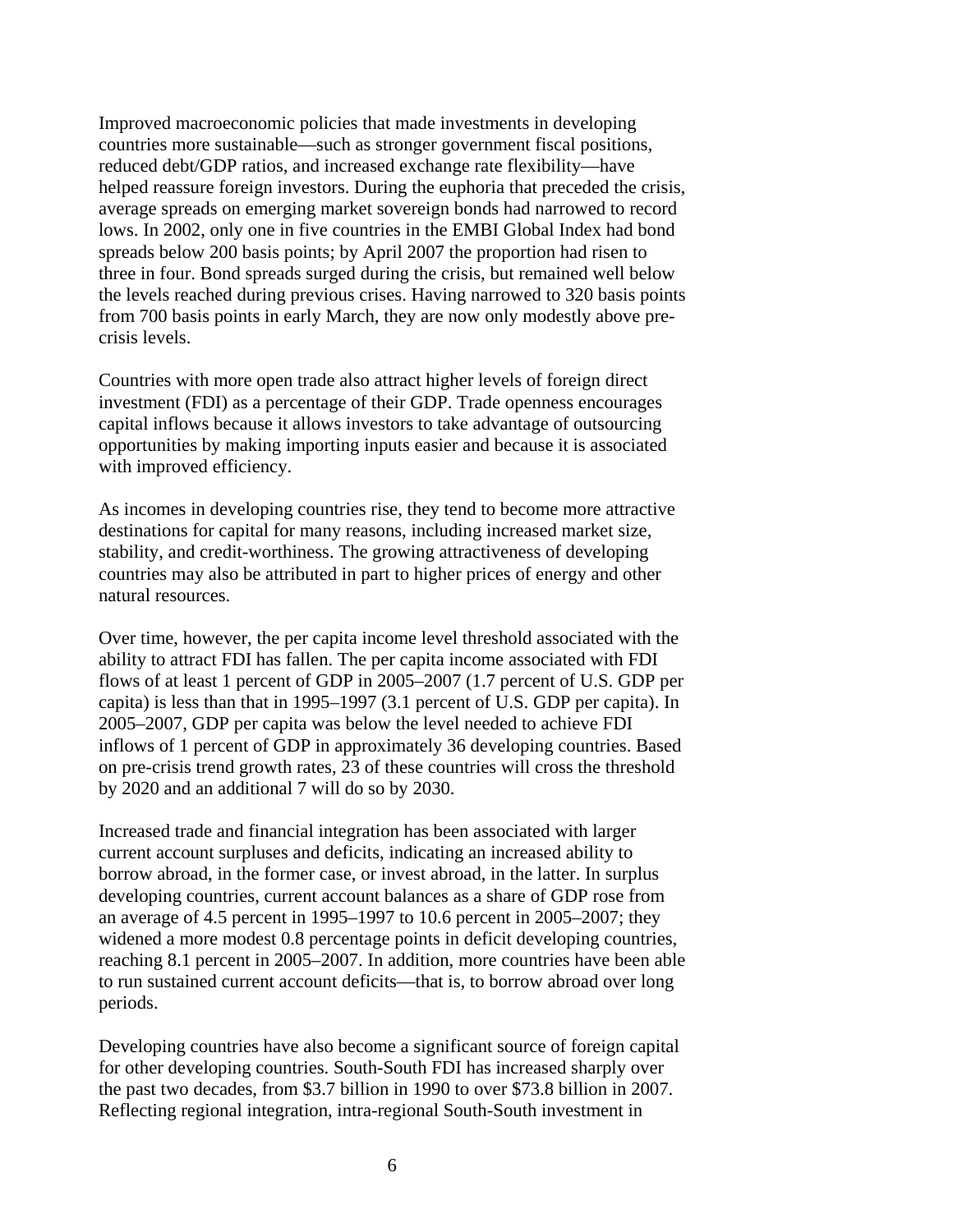Latin America and Southeast Asia accounted for 93.7 percent and 77 percent of total South-South FDI in each region in 2007.

Given fundamental macroeconomic improvements and the GDP and trade projections, which show high annual growth in developing countries, private capital flows to developing countries are also likely to continue rising. Even assuming that FDI grows at the same rate as GDP, and not faster, as it has in recent history, developing countries' share of net FDI inflows will almost triple from 25 percent in 2005–2007 to 66 percent in 2050.

#### *The Emerging Global Middle and Rich (GMR) Class*

As noted by the World Bank and others, the rapid economic growth of developing countries will lead to the emergence of a new Global Middle and Rich (GMR) class, defined as those with annual incomes of at least \$4,000 in 2005 PPP.<sup>7</sup> This class will be able to demand more overall and increase the demand for advanced goods and services in particular, rapidly expanding the markets for internationally-traded products, such as automobiles and consumer durables. The people in this class are also likely to demand more and better education, health, and international tourism services.

Our estimates show that the GMR population in the developing G20 economies—China, India, Russia, Brazil, Mexico, Argentina, Indonesia, Turkey, and South Africa—is likely to grow from 739 million in 2009 to 1.3 billion in 2030, reaching 1.9 billion in 2050. At present, 24 percent of the global GMR population already resides in developing countries; by 2030, the GMR population in developing countries will have overtaken that in advanced countries, and about 60 percent of the total GMR population will reside in developing countries<sup>8</sup> in 2050. However, the purchasing power of the GMR class in advanced countries will be about 60 percent bigger than the average income of the GMR class in developing G20 countries in 2050.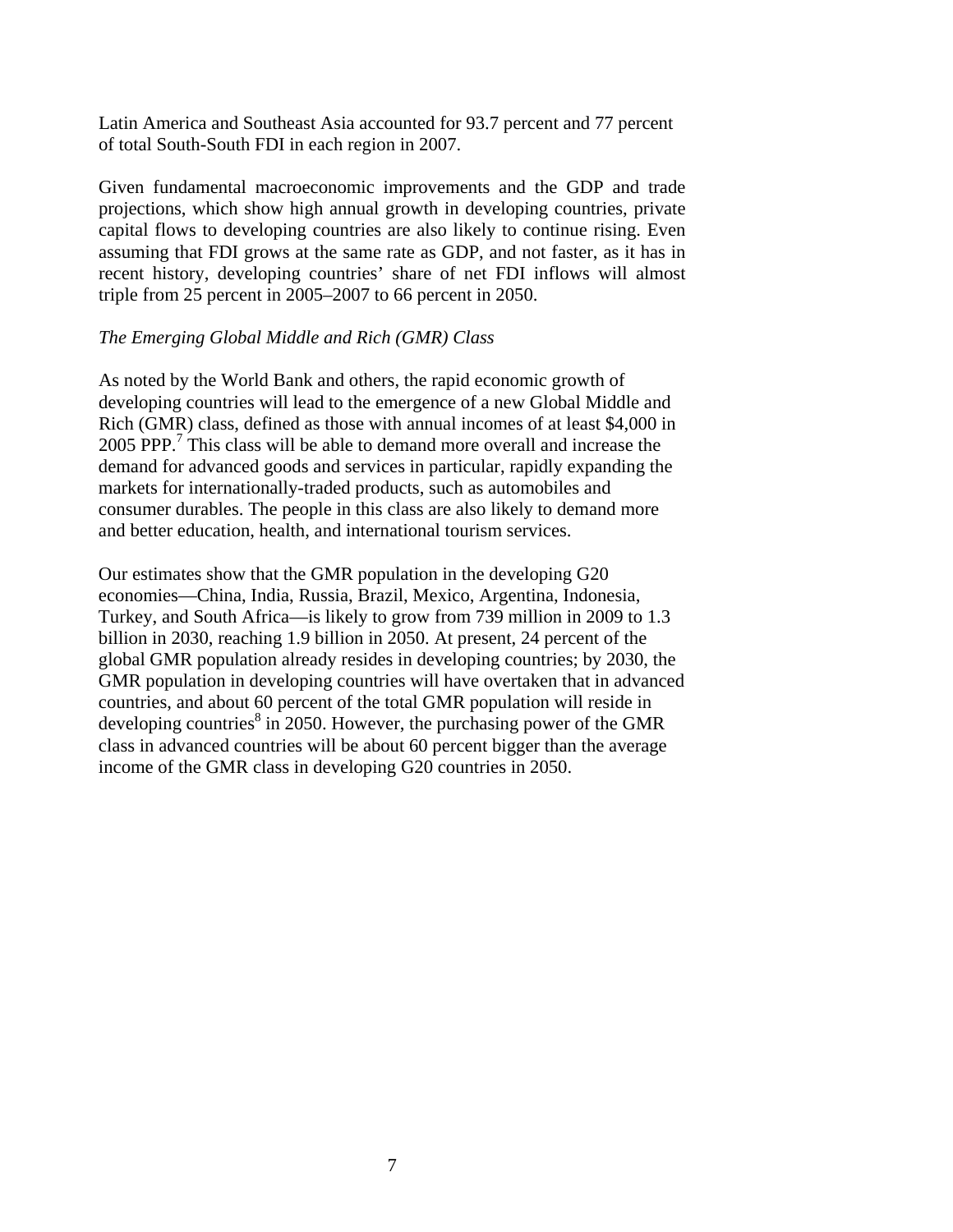#### **Size of the Global Middle and Rich (GMR) Class**



**Advanced Economies Developing G20 Economies**

Source: Authors' Projections.

In China the GMR class will grow from about 120 million in 2009 to 780 million in 2030 and 1.1 billion in 2050, and a significant portion of the Chinese population will have transitioned to the "rich" class (i.e., earning above \$17,000) by 2050.

Other developing countries will contribute to the increase in the GMR class. China and India, which together accounted for approximately 42 percent of the developing G20 countries' GMR class in 2009, will account for about 70 percent by 2050. In Indonesia, approximately 70 million additional people will enter the GMR class by 2050, and an additional 40 million will do so in Russia.

As a result, the class will account for an increasing share of the total population of the G20 developing countries, reaching 48 percent by 2050, up from 11 percent in 2009 and 33 percent in 2030. Even in Brazil, where income inequality is particularly high, the share of the GMR class in the country's total population will reach 65 percent in 2050, up from 33 percent in 2009. In some African countries, such as Ghana, Nigeria, and Ethiopia, where the middle class accounted for less than 5 percent of the population in 2009,<sup>9</sup> a significant portion of the population will be in the GMR class by 2050.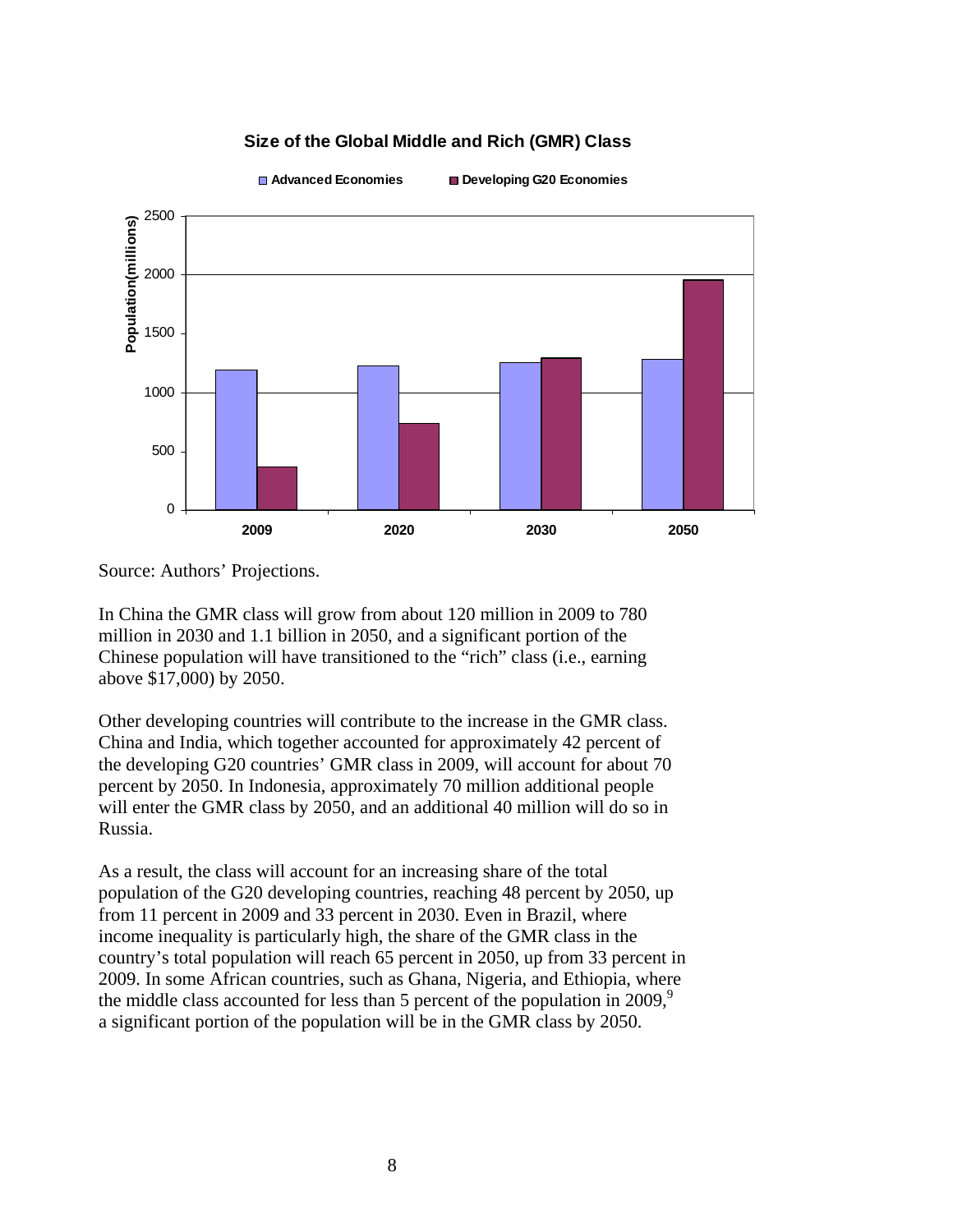| (millions)                      |      |      |      |      |  |
|---------------------------------|------|------|------|------|--|
|                                 | 2009 | 2020 | 2030 | 2050 |  |
| <b>Advanced Economies</b>       | 1193 | 1225 | 1254 | 1284 |  |
| <b>Developing G20 Economies</b> | 368  | 740  | 1295 | 1958 |  |
| China                           | 118  | 375  | 779  | 1092 |  |
| Brazil                          | 66   | 80   | 110  | 170  |  |
| Russia                          | 57   | 82   | 93   | 98   |  |
| India                           | 37   | 69   | 121  | 273  |  |
| Mexico                          | 37   | 51   | 72   | 111  |  |
| Turkey                          | 17   | 29   | 46   | 70   |  |
| Indonesia                       | 11   | 20   | 33   | 81   |  |
| Argentina                       | 17   | 21   | 28   | 40   |  |
| South Africa                    | 9    | 13   | 14   | 23   |  |
| <b>Large African Economies</b>  |      |      |      |      |  |
| Nigeria                         | 4    | 6    | 10   | 22   |  |
| Kenya                           | 4    | 7    | 10   | 26   |  |
| Ethiopia                        | 3    | 6    | 11   | 34   |  |
| Ghana                           | 1    | 3    | 5    | 18   |  |

#### **Size of the Global Middle and Rich (GMR) Class Population (millions)**

Source: Authors' projections.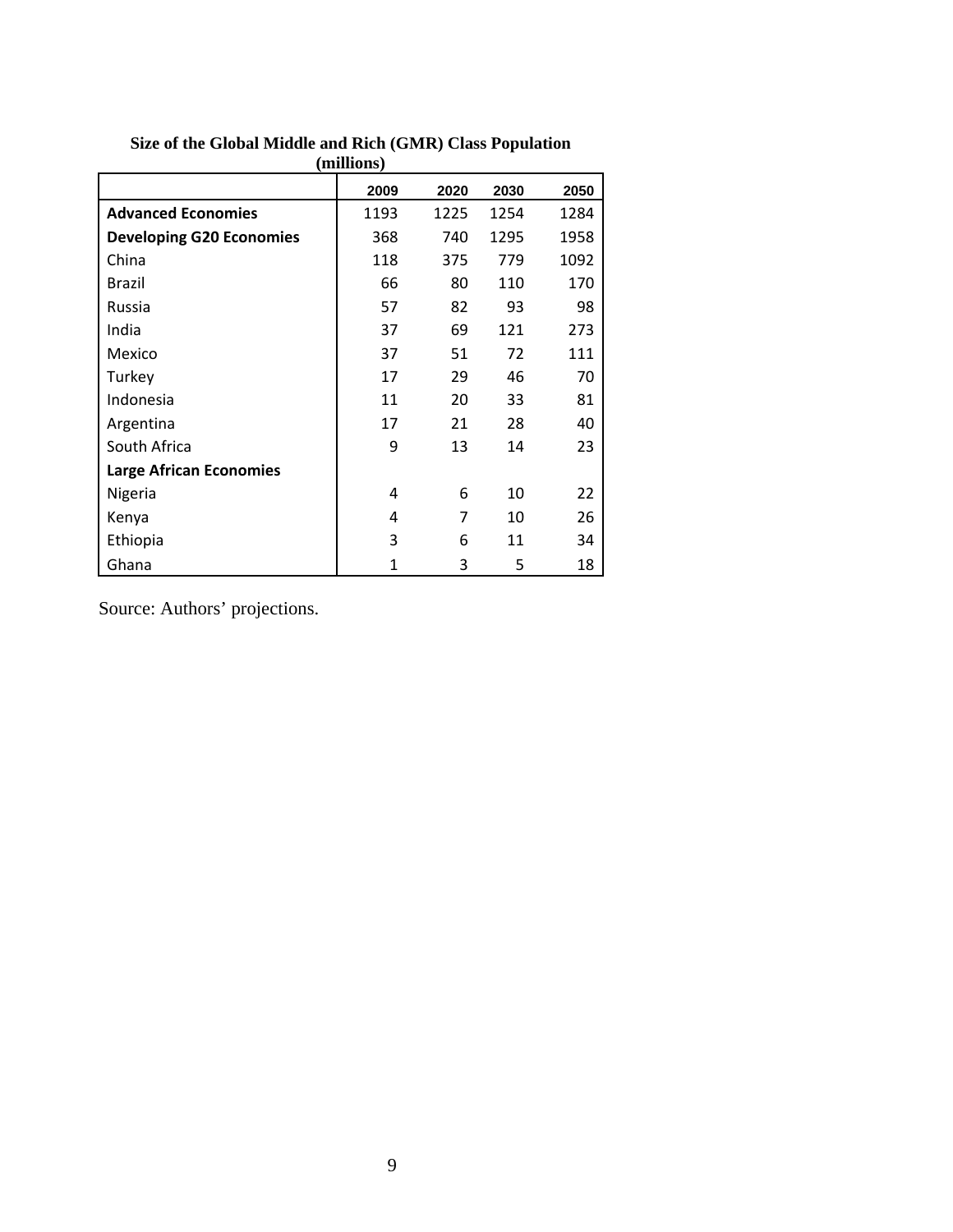### **World Trade in 2050**

Will these trends in the rising importance of developing countries as both exporters and export markets continue? Barring geopolitical or climateinduced catastrophes and assuming that the world does not retreat into protectionism, the share of world trade held by developing countries will more than double over the next 40 years, reaching nearly 70 percent by 2050. In addition, developing countries' dependence on developed country markets will weaken. Reflecting high growth rates and the rise of the middle class, emerging economies will come to dominate international trade.

According to GDP projections made in Carnegie's "The World Order in 2050" brief, the weight of global economic activity is shifting substantially from advanced countries toward emerging economies. The economy of the G20 is expected to grow at an average annual rate of 3.5 percent, rising from \$38.3 trillion in 2009 to \$160.0 trillion in 2050 in real dollar terms. Over 60 percent of this \$121 trillion dollar expansion will come from six developing economies: Brazil, Russia, India, China, Indonesia (the traditional "Big Five" economies), and Mexico. U.S. dollar GDP in these six economies will grow at an average rate of 6 percent per year, while GDP in the G7 will grow by less than 2.1 percent annually. China and India will grow more slowly than in recent years by a still impressive 5.6 percent and 5.9 percent annually over the 2009–2050 (complete GDP projections are located in the Annex; see "The World Order in 2050" for details).

Based on these GDP projections , and consistent with the current trend, developing countries' share of world exports will increase from 30 percent in 2006 to 69 percent in 2050.<sup>10</sup> China's share will increase from 7.6 percent to 24 percent, while India's will reach 6.2 percent, up from just 1.2 percent. Conversely, the industrialized countries' share will decline, with that of the United States decreasing from 9.5 percent to 7 percent and that of Japan falling dramatically from 5.4 percent to just 2.4 percent.

Developing countries' role as an export market will significantly increase as well. Based on a conservative GDP elasticity of trade<sup>11</sup> of 1.3, China's imports from the United States and the EU will account for 3.1 percent of world trade in 2050, representing more than a twofold increase in its importance since 2006. In terms of U.S. and EU exports, which are projected to grow more slowly than world trade, China's importance will increase more than fourfold. In addition, while a large share (49 percent) of the EU's exports will be intra-regional, China will emerge as its second largest export destination. Latin America will be the United States' largest export market, followed by China, accounting for 27 percent of the country's total exports. Because U.S. and EU exports appeal to the middle class, even these numbers likely underestimate the rise in exports from advanced countries to China and other developing giants.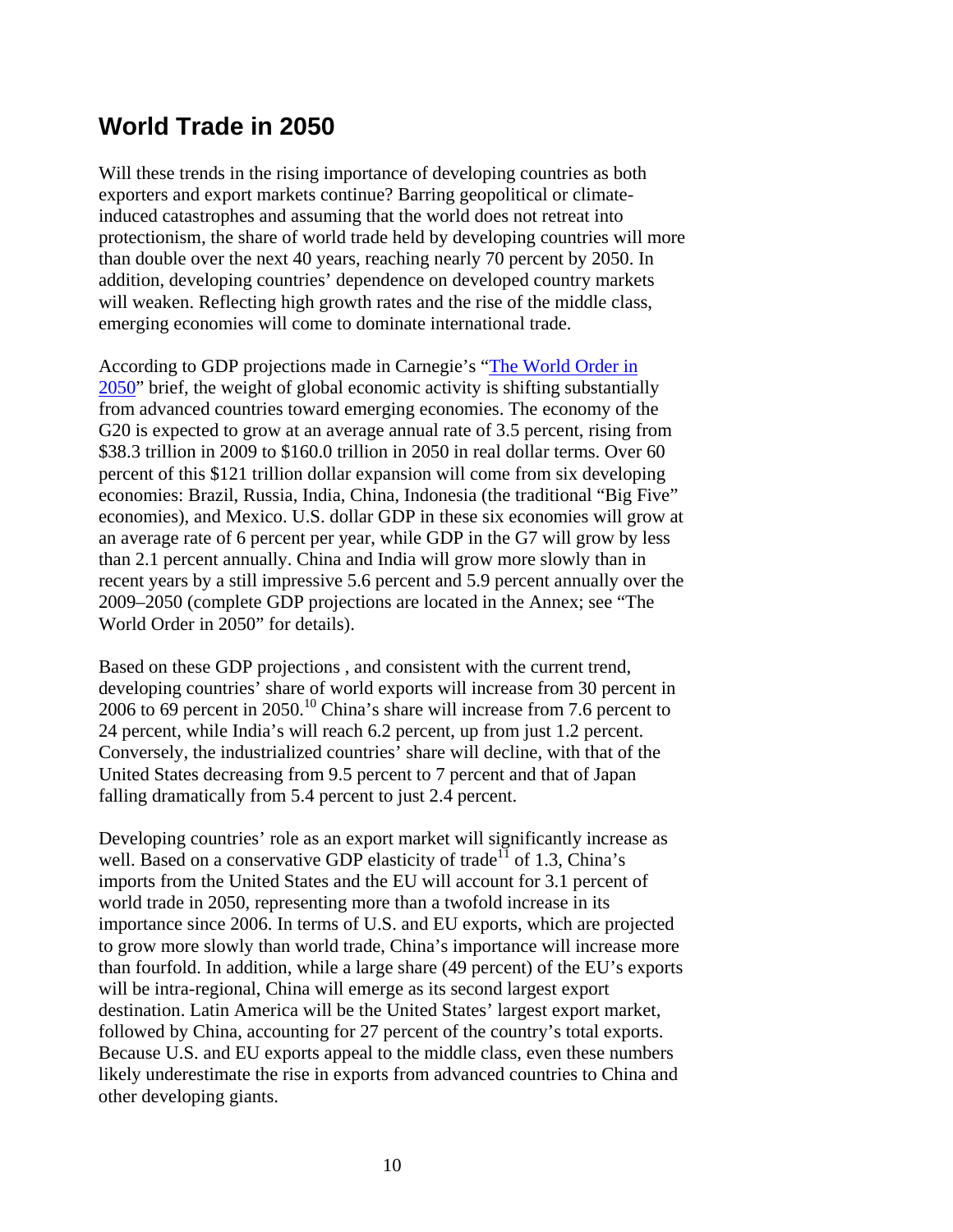Developing countries will also become an increasingly important export market for one another. This will be the case for lower-income countries in Africa in particular, and as a result their dependence on the developed country market will weaken. A booming China and India indicate strong demand not only for primary products, but also for niche manufactures and services, as well as industrial inputs and equipment from other developing countries. With countries in the South at different stages of diversification and specialization, and growing rapidly, their production and consumption patterns are becoming increasingly diverse, promoting proportionally more trade among the South.

In 2006, the United States and the EU were the two largest markets for China's exports. The EU was also a leading export market for India and SSA, accounting for 22.3 percent and 30.7 percent of their total exports, respectively. By contrast, in 2050, China will be the largest export destination for India, accounting for 26.4 percent of its total imports, up from 6.9 percent in 2006, and the second largest export market for SSA, importing 24.7 percent of the region's total exports, up from 4.8 percent in 2006. MENA and Asia Pacific will also be major trading partners for India, accounting for 19 percent and 15.7 percent of its total exports, respectively. Africa's export dependence on developed economies will fall, with only 27 percent going to the United States and the EU in 2050, down from 54 percent in 2006. Instead, intra-African trade will account for 25 percent of the region's total exports; this could increase further if infrastructure and trade logistics constraints are addressed.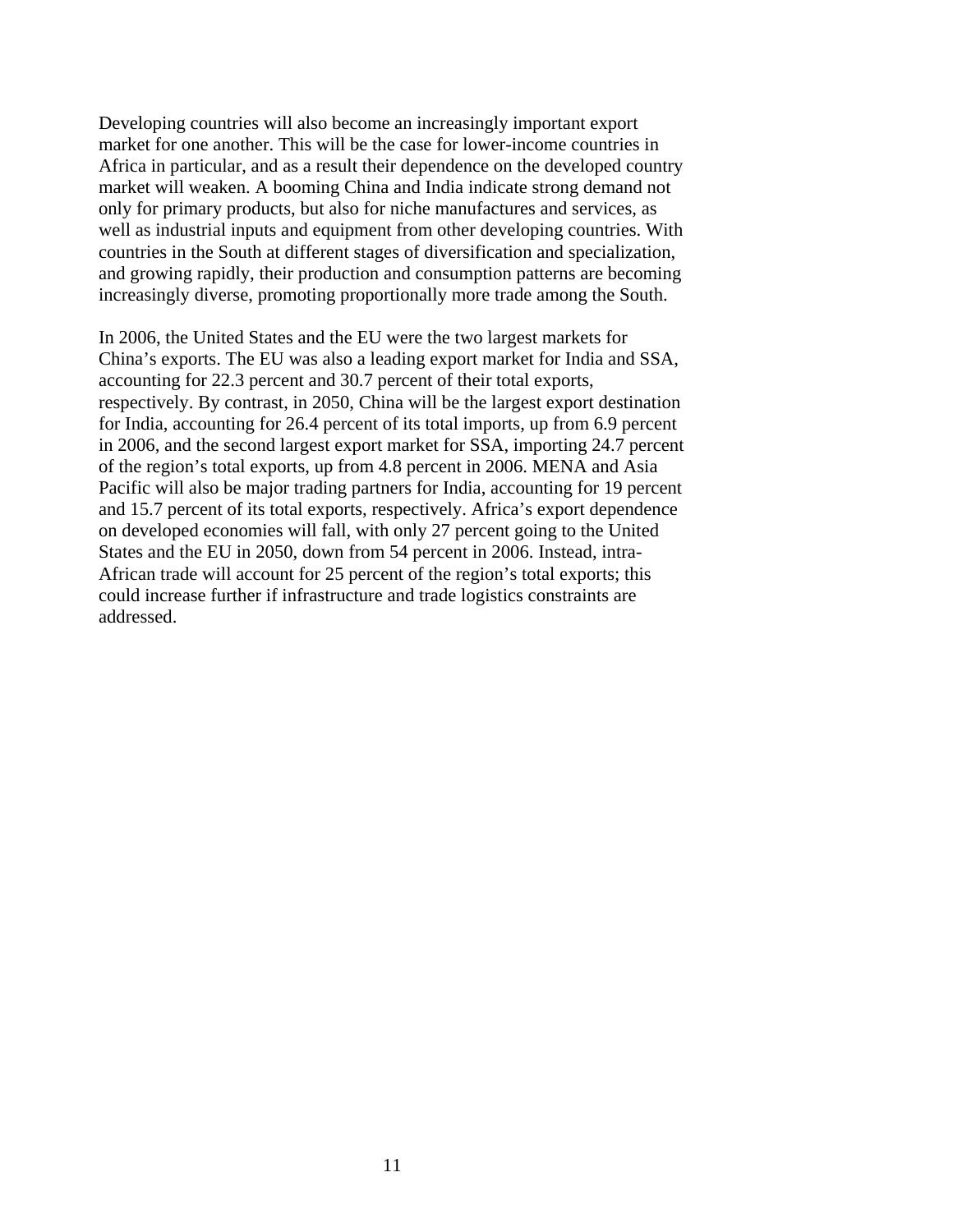#### **Top 5 Export Destinations for China, the United States, EU, India, and Sub-Saharan Africa, 2006–2050**

| 2006                   |             | 2050           |                        |                    |  |
|------------------------|-------------|----------------|------------------------|--------------------|--|
|                        |             | % of Total     |                        |                    |  |
| <b>Partner Country</b> |             | <b>Exports</b> | <b>Partner Country</b> | % of Total Exports |  |
| China                  |             |                |                        |                    |  |
| <b>United States</b>   |             | 25.9%          | <b>United States</b>   | 17.4%              |  |
| EU                     |             | 23.1%          | Asia Pacific**         | 16.4%              |  |
| Other Industrialized*  |             | EU<br>13.4%    |                        | 16.3%              |  |
| Japan                  |             | 11.6%          | Other Industrialized   | 10.1%              |  |
| Asia Pacific           |             | 7.2%           | India                  | 7.9%               |  |
|                        |             |                | <b>USA</b>             |                    |  |
| Other Industrialized   |             | 34.1%          | Latin America          | 26.6%              |  |
| EU                     |             | 21.7%          | China                  | 23.7%              |  |
| Latin America***       |             | 19.8%          | Other Industrialized   | 18.5%              |  |
| Japan                  |             | 6.0%           | EU                     | 11.0%              |  |
| China                  |             | 5.6%           | Asia Pacific           | 5.9%               |  |
|                        |             |                | <b>European Union</b>  |                    |  |
| EU                     |             | 67.5%          | EU                     | 49.2%              |  |
| <b>USA</b>             |             | 7.8%           | China                  | 11.2%              |  |
|                        |             |                | E. Europe and C.       |                    |  |
| Other Industrialized   |             |                | Asia                   | 7.3%               |  |
| E. Europe and C. Asia  |             | 4.4%<br>3.4%   | <b>MENA</b>            | 5.8%               |  |
|                        | <b>MENA</b> |                | <b>United States</b>   | 5.5%               |  |
|                        | India       |                |                        |                    |  |
| EU                     |             | 22.3%          | China                  | 26.4%              |  |
| <b>MENA</b>            |             | 17.9%          | <b>MENA</b>            | 18.9%              |  |
| <b>United States</b>   |             | 15.8%          | Asia Pacific           | 15.7%              |  |
| Other Industrialized   |             | 11.0%          | EU<br>10.1%            |                    |  |
| Asia Pacific           |             | 10.6%          | <b>SSA</b>             | 9.5%               |  |
| <b>SSA</b>             |             |                |                        |                    |  |
| EU                     |             | 30.7%          | <b>SSA</b>             | 24.7%              |  |
| <b>United States</b>   |             | 23.3%          | China                  | 20.5%              |  |
| <b>SSA</b>             |             | 16.2%          | EU<br>15.6%            |                    |  |
| Other Industrialized   |             | 8.7%           | India<br>13.0%         |                    |  |
| Japan                  |             | 4.8%           | <b>United States</b>   | 11.3%              |  |

\* Other Industrialized refers to Canada, Australia, South Korea, Singapore, Switzerland,

Israel, Norway, New Zealand, and Iceland. \*\* Asia Pacific Developing.

\*\*\* Latin America excludes Brazil. Source: UN Comtrade, authors' projections.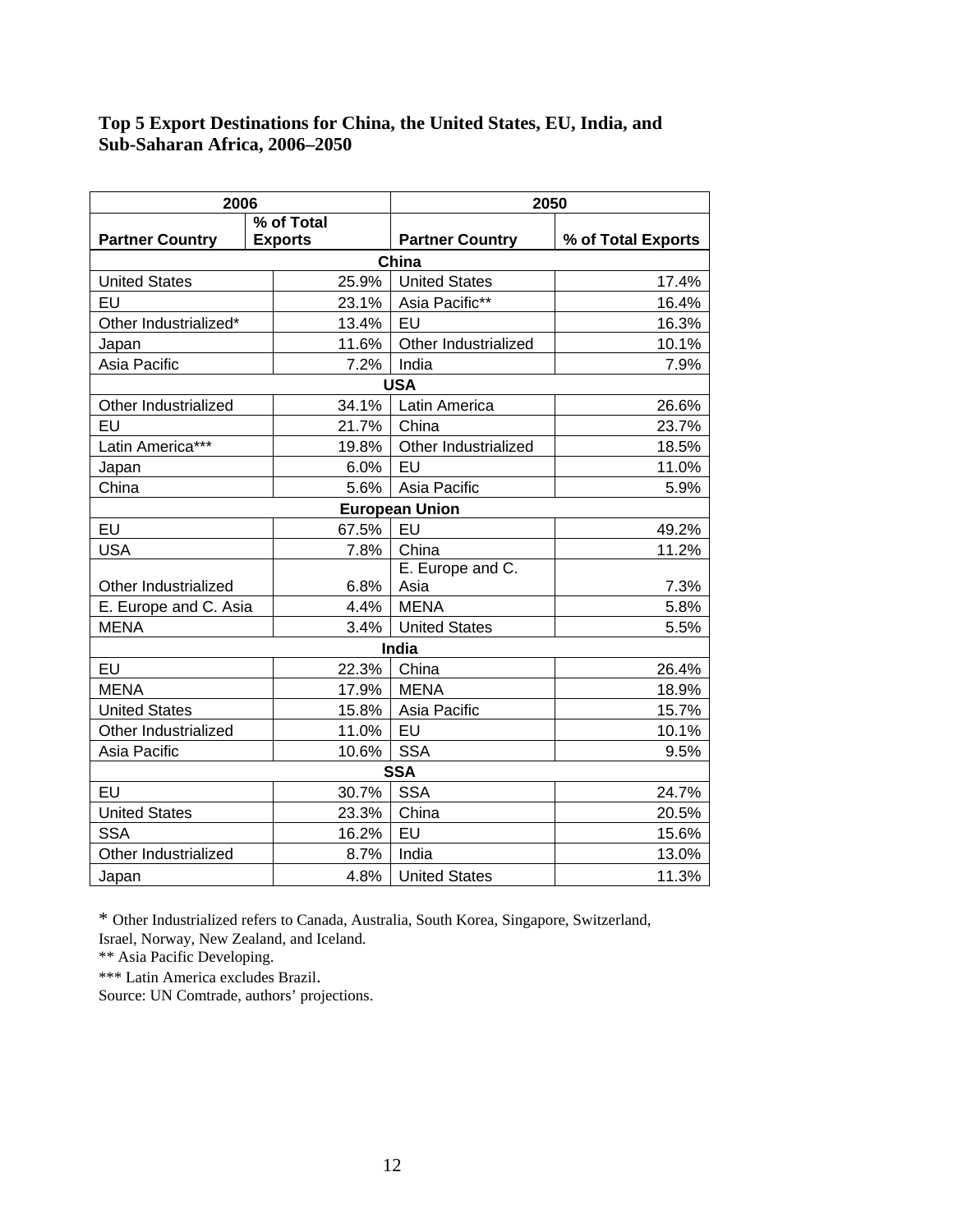For both advanced and developing countries, trade with developing countries will overwhelmingly dominate bilateral trade. In 2006, bilateral trade among advanced countries was most significant, with bilateral trade between the United States and other industrialized countries accounting for 10.4 percent of world trade. Reflecting the trade integration in Asia, China will be the world's leading trade partner in 2050, and total trade between it and the Asia Pacific developing countries will account for 9 percent of world trade, up from less than 2 percent in 2006. Trade between China and India will reach \$2 trillion, or 3.7 percent of world trade in 2050, from just 0.3 percent in 2006. The bilateral trade of the United States, the EU, and other industrialized countries with China will account for a larger percent of world trade than their bilateral trade with any other country or region.

| 2006                                     |            | 2050                          |              |  |
|------------------------------------------|------------|-------------------------------|--------------|--|
|                                          | % of World |                               | % of World   |  |
| <b>Trading Pairs</b>                     | Trade      | <b>Trading Pairs</b>          | <b>Trade</b> |  |
| <b>United States-Other</b>               |            |                               |              |  |
| industralized                            | 10.4%      | China-Asia Pacific Developing | $9.0\%$      |  |
| EU-Other industralized <sup>b</sup>      | $8.4\%$    | China-Other Industralized     | 6.3%         |  |
| <b>EU-United States</b>                  | 7.4%       | <b>China-United States</b>    | 6.2%         |  |
| United States-Latin America <sup>c</sup> | 6.6%       | China-EU                      | 5.6%         |  |
| <b>EU-Eastern Europe</b>                 | $4.4\%$    | United States-Latin America   | 4.3%         |  |
| EU-China                                 | $3.5\%$    | China-India                   | 3.7%         |  |
| Memo:                                    |            |                               |              |  |
| Intra- $EUd$                             | 28.2%      |                               | 6.3%         |  |

#### **Top Trading Pairs<sup>a</sup> in World Trade**

a Intra-EU trade is excluded.

b Other Industrialized refers to Canada, Australia, South Korea, Singapore, Switzerland,

Israel, Norway, New Zealand, and Iceland.

c Latin America excludes Brazil.

d World Trade includes Intra- EU trade.

Source: UN Comtrade.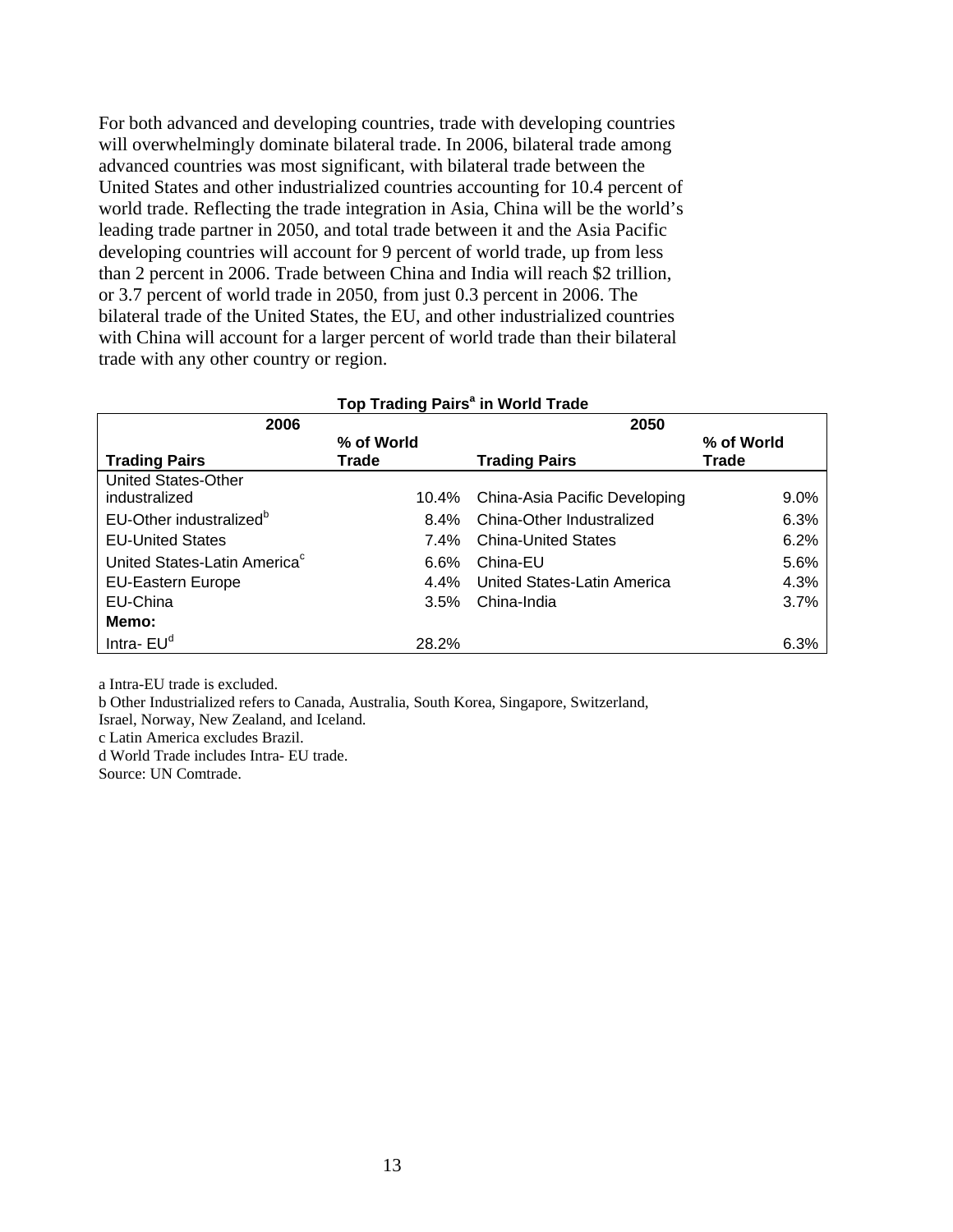# **A Lower-Growth Scenario**

Even in an environment of slower growth, the message that the weight of developing countries in world trade will rise sharply remains. Lower growth may result from the materialization of various risks, including increased protectionism, geopolitical strife, recurrence of financial crises, and the effects of climate change. Under a lower-growth scenario, average annual growth rates—relative to the baseline case—are expected to be 0.5 to 0.9 percent lower in advanced economies, 1.5 to 1.6 percent lower in China and India, 1.1 to 1.5 percent lower in other emerging economies, and 1.1 to 1.7 percent lower in non-G20 economies in sub-Saharan Africa. Under this scenario, the share of developing countries in world exports will be nearly 60 percent, 9 percent smaller than their share under baseline projections. Export shares of advanced countries will be slightly higher under this low-growth scenario, but not large enough to displace China as the world's leading exporter. China's exports will account for about 22 percent of world exports in 2050, followed by the EU's 18 percent.

Slower growth could have a significant impact on the growth of the Middle and Rich Class (GMR) in developing countries. In the lower-growth scenario, the size of the GMR class in developing G20 countries will be lower by about 34 percent in 2030 and 27 percent in 2050 than under the baseline projections. The size of the GMR in China and India could be 28 percent and 42 percent lower, respectively, in 2050.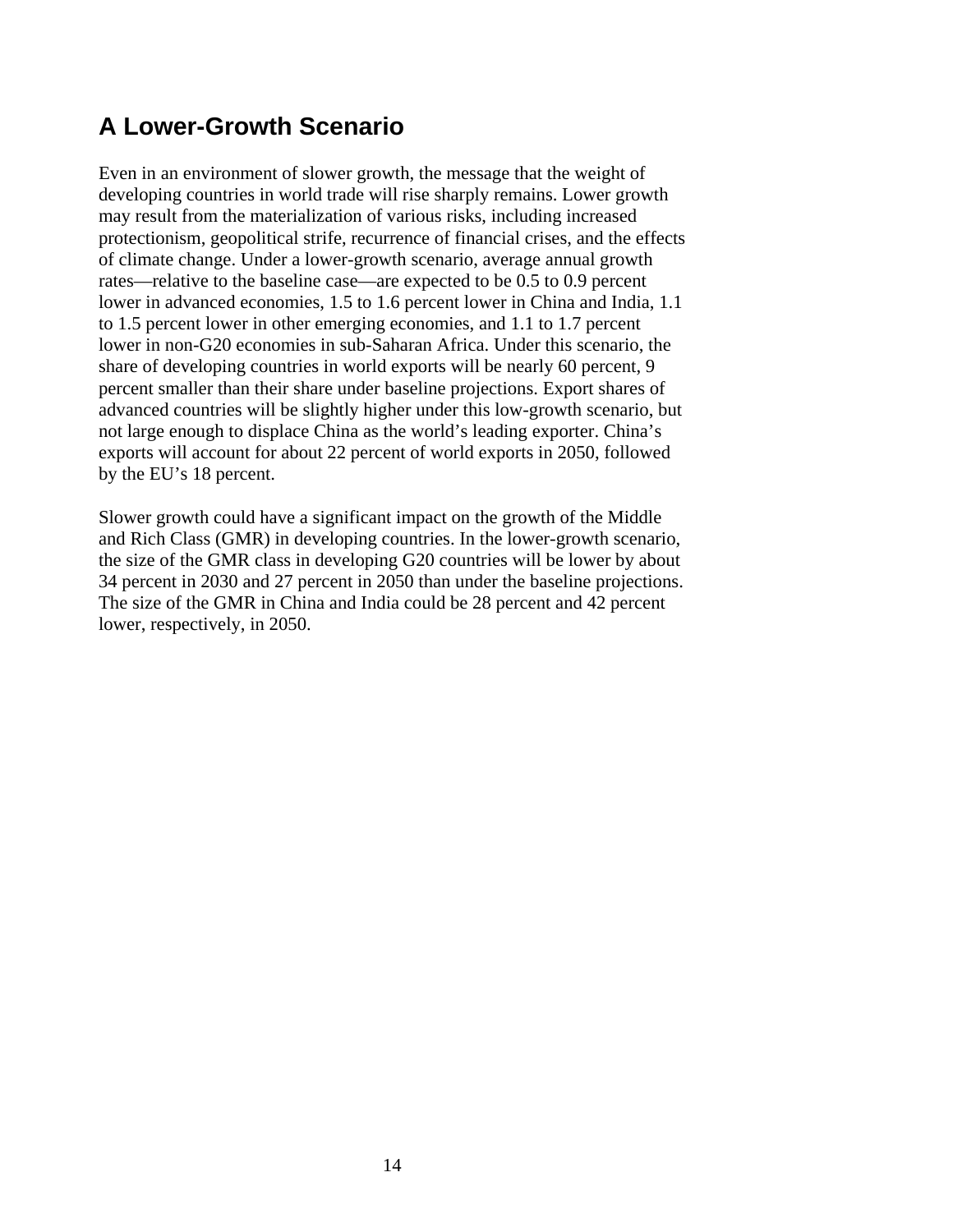## **Policy Observations**

While these projections point to significant opportunities—from shifts in comparative advantage to a large expansion of world trade to deepening financial integration—policy must be reformed on both the national and international levels if the full potential on any of these fronts is to be realized.

The extent to which comparative advantage will shift in manufactured goods and developing countries will serve as markets for one another will depend largely on reforms in developing countries. These reforms are particularly important in lower-wage African countries and their competitors in other regions. To bolster exports, the quality and predictability of their business climate must be improved. While such improvements are important for all sectors, they are absolutely essential for stimulating investment in manufacturing, where deficiencies cannot be offset by abundant or unique resource endowments. If done gradually and with supportive measures, reducing the high import protection that is still prevalent in many sectors would also foster efficiency, exposing firms to international competition and easing their access to imported inputs. By making trade less expensive, reducing customs and logistical impediments would have similar effects. Forging new South-South links in trade and finance through regional agreements and institutions—which can share information, promote common regulations, and support cross-border projects—would also help harness the expanding complementarities in South-South trade.

At the same time, the success of developing countries in manufactures will force rich countries to accelerate the pace at which they innovate and differentiate, as well as require them to make their business environment more flexible and predictable. Private investments in specialized skills and R&D are likely to increase in importance, and governments can support the trend in various ways. $^{12}$ 

While the projections suggest that a large expansion in world trade, as well as marked increases in efficiency, innovation, and, ultimately, human welfare, are likely in the coming 40 years, an open, rules-based system appropriate for this new world economy is still a work-in-progress, as shown by the floundering Doha process. In particular, incorporating the diverse interests of developing countries in trade rules and liberalization agreements is crucial but the need to achieve consensus among the WTO's large membership cannot be allowed to dilute agreements to the lowest common denominator. Far-reaching reforms of the WTO are needed to make the process of multilateral negotiations more flexible and responsive to individual countries and regional groups or "clubs" interested in making progress in specific areas. Disciplines must be strengthened to ensure that the progress of world trade is not hampered, or worse reversed, in the midst of another crisis.

As with trade, increased financial integration of developing countries will also present new opportunities. In Africa, for example, where the crisis made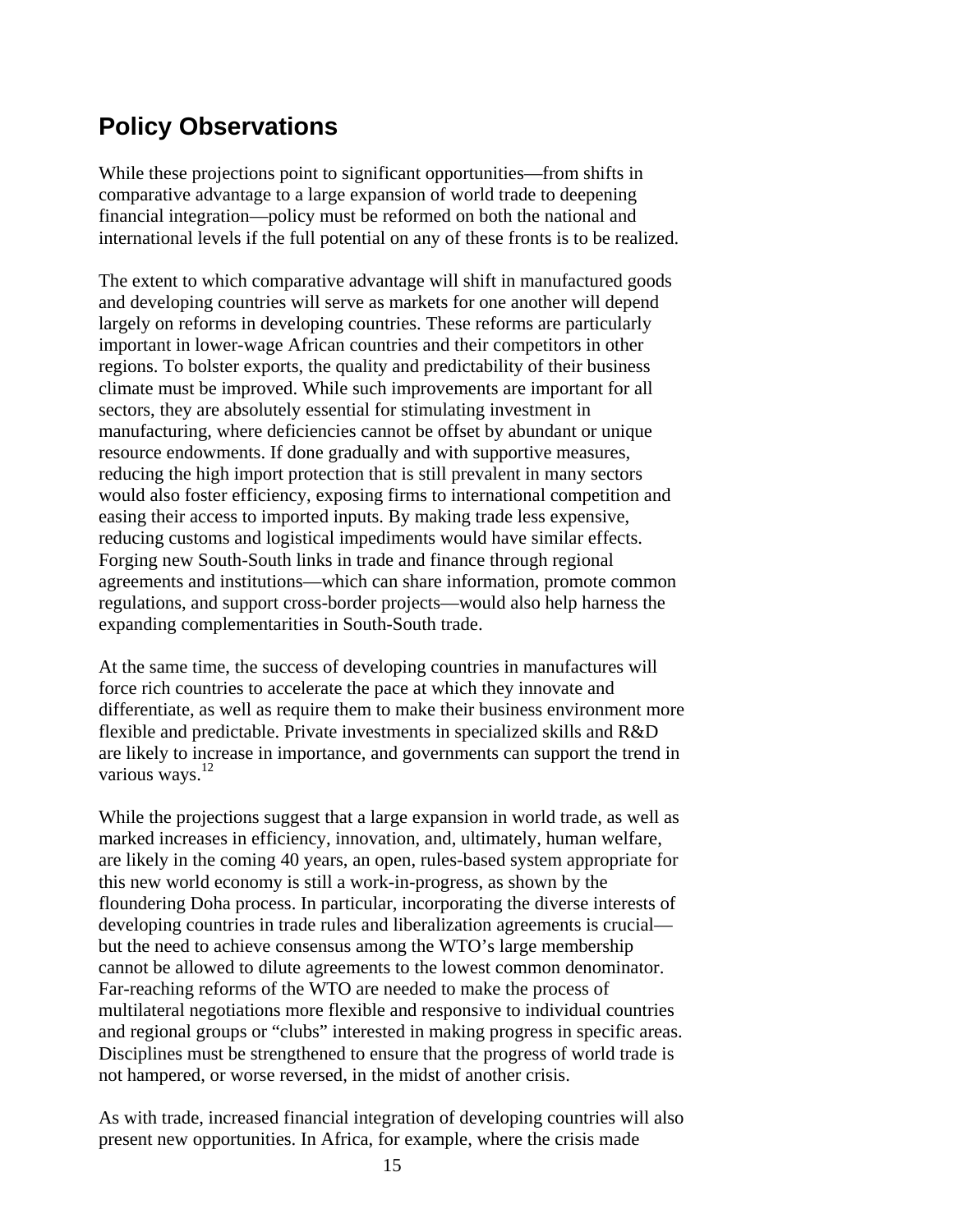prospects for aid flows even more uncertain, the potential for private capital inflows remains relatively untapped. However, increased financial integration will also present new challenges for macroeconomic and regulatory policy. On the one hand, it needs to ensure that capital is used effectively and is less sensitive to artificial distortions or market euphoria; on the other, it must establish safeguards against sudden stops or reversals of capital flows.

Prudent levels of internal and external debt, sound banking regulations, exchange rate flexibility, and monetary policy geared at keeping inflation moderate will all help in this regard. Furthermore, capital account regulations that guard against over-reliance on short term capital inflows, and instead highlight FDI and other long term, resilient sources of capital can play an important role.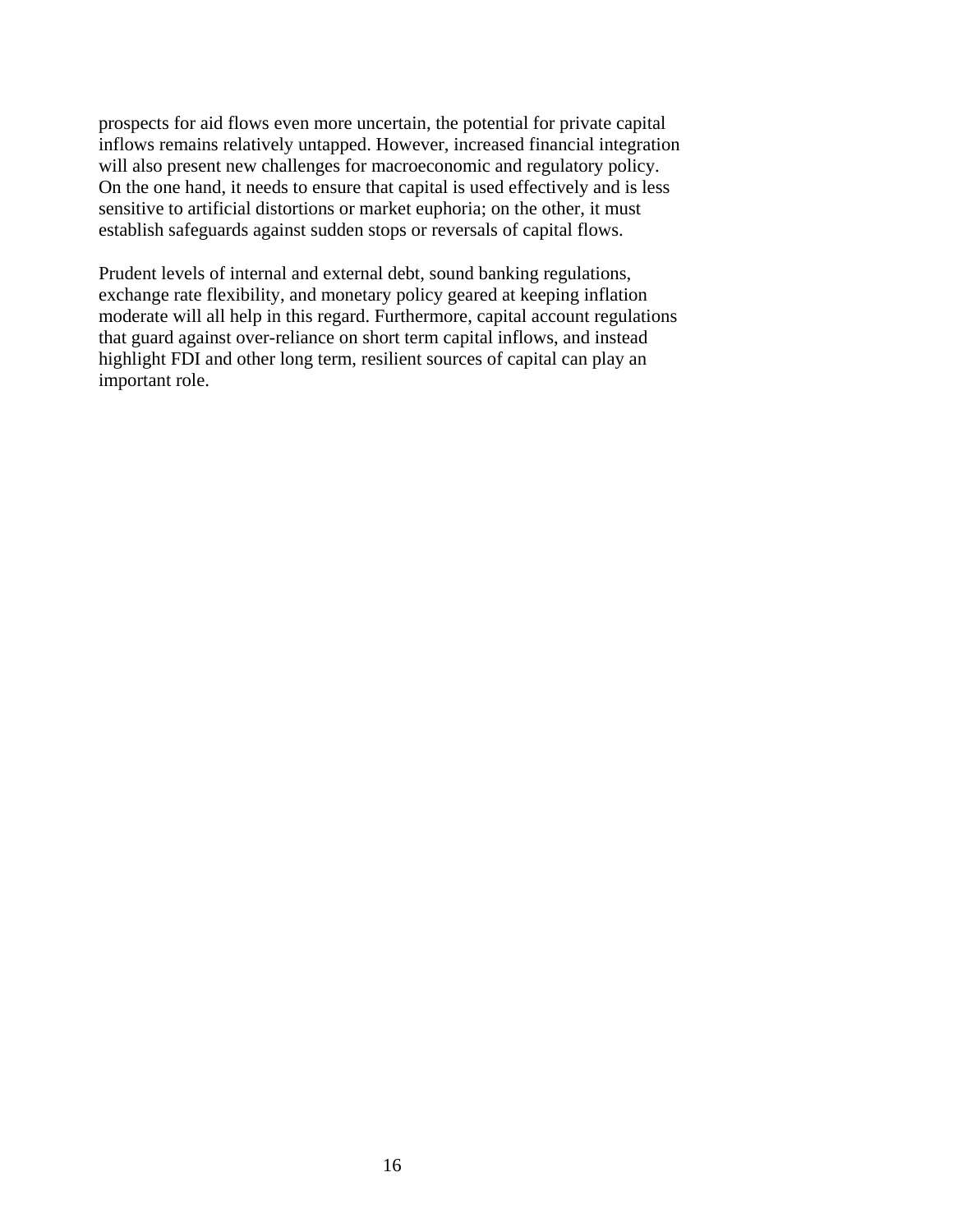### **Notes**

*The authors are grateful to Vera Eidelman for her very helpful comments and editorial support.* 

<sup>1</sup> This paper draws heavily on the GDP projections made in "The World Order in 2050." Estimates of financial integration and the Global Middle and Rich(GMR) class come from those projections, while the trade projections published here are calculated based on them as well, using a method discussed below.

<sup>2</sup> Includes BRIC (Brazil, Russia, India, and China) and other developing countries in MENA (Middle East and North Africa), SSA (Sub-Saharan Africa), Latin America, Asia Pacific, Eastern Europe, and Central Asia.

<sup>3</sup> This discussion of past trends compares 1996 levels with 2006 ones, unless otherwise noted. Projections, which are explored later in the paper, compare 2006 levels with those expected in 2050.

 $4$  Unless otherwise specified, the figures for manufactured goods are based on the UN Comtrade's classification, which excludes machinery and transport equipment.

 $5$  The sum of net foreign direct investment (FDI) inflows and net portfolio equity inflows.

<sup>6</sup> Emerging markets refers to the 30 major emerging countries covered in the IIF's "Capital" Flows to Emerging Market Economies report. This private capital flows number also includes debt flows.

7 Following a definition adopted by the World Bank, those with per-capita incomes between \$4000 and \$17,000 constitute the middle class. Those with incomes above \$17 000 per person are considered members of the rich class.

 $8$  The ratio of the GMR population in developing G20 countries to the total that includes the GMR in all advanced countries. It is assumed that more than 95 percent of the population in advanced countries is GMR class.

<sup>9</sup> The average income of the highest decile (assumed to be the 95th percentile) was less than the \$4000 cut-off for the GMR class.

 $10$  To project trade flows, we assumed that imports into a given country will grow at the rate of GDP times an elasticity of 1.3 (the rationale behind this number is discussed in the text) and exports will grow proportionally to the GDP of the exporting country. For simplicity, trade deficits and surpluses as a share of GDP are assumed to stay constant, at the rate of the base period.<br><sup>11</sup> The elasticity of world trade to world GDP from 1960 to 2008 was 1.7.

<sup>12</sup> Refer to "Global Economic Prospects 2008: Technology Diffusion in the Developing World," World Bank, http://siteresources.worldbank.org/INTGEP2008/Resources/completereport.pdf.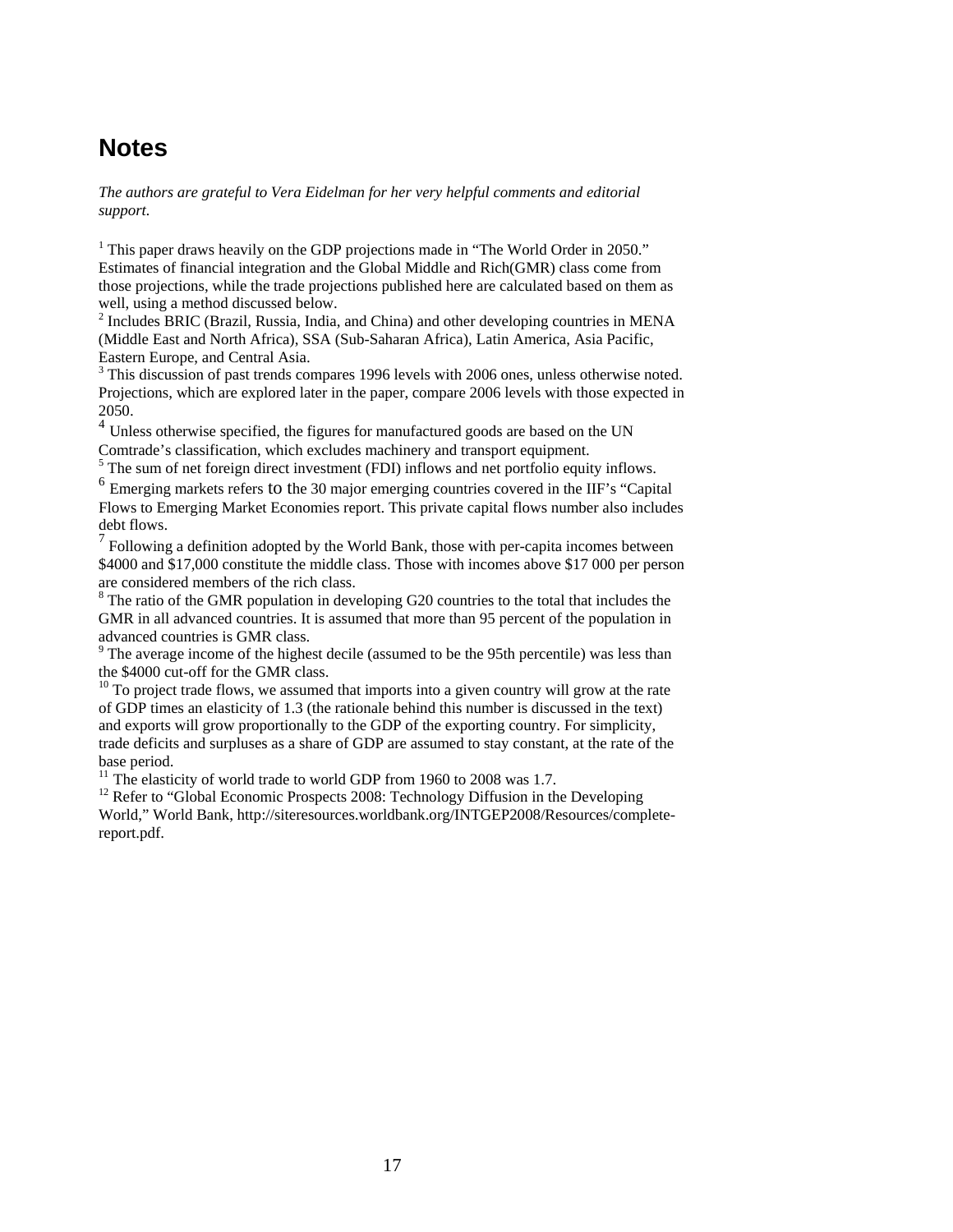# **Annex**

|                       | <b>Average Annual</b><br>Growth | <b>Real GDP</b><br>2005 US\$(Billions) |       |       |
|-----------------------|---------------------------------|----------------------------------------|-------|-------|
|                       | 2009-2050, %(Y/Y)               | 2009                                   | 2030  | 2050  |
| <b>G20 Advanced</b>   |                                 |                                        |       |       |
| <b>Economies</b>      |                                 |                                        |       |       |
| <b>United States</b>  | 2.7                             | 12949                                  | 22258 | 38646 |
| Japan                 | 1.1                             | 4467                                   | 5786  | 6216  |
| Germany               | 1.4                             | 2833                                   | 3593  | 4535  |
| United Kingdom        | 2.1                             | 2320                                   | 3597  | 4997  |
| France                | 2.1                             | 2203                                   | 3323  | 4528  |
| Italy                 | 1.3                             | 1732                                   | 2197  | 2580  |
| Canada                | 2.6                             | 1171                                   | 2083  | 3154  |
| Korea                 | 2.5                             | 945                                    | 2122  | 2812  |
| Australia             | 2.9                             | 787                                    | 1501  | 2257  |
| <b>Developing G20</b> |                                 |                                        |       |       |
| <b>Economies</b>      |                                 |                                        |       |       |
| China                 | 5.6                             | 3335                                   | 21479 | 46265 |
| <b>Brazil</b>         | 4.1                             | 1011                                   | 2440  | 6020  |
| India                 | 5.9                             | 1065                                   | 5328  | 15384 |
| Russia                | 3.3                             | 869                                    | 2487  | 4297  |
| Mexico                | 4.3                             | 866                                    | 2397  | 5709  |
| Turkey                | 4.4                             | 509                                    | 1437  | 3536  |
| Indonesia             | 4.8                             | 354                                    | 1073  | 2975  |
| South Africa          | 4.3                             | 271                                    | 791   | 1919  |
| Argentina             | 4.1                             | 223                                    | 527   | 1267  |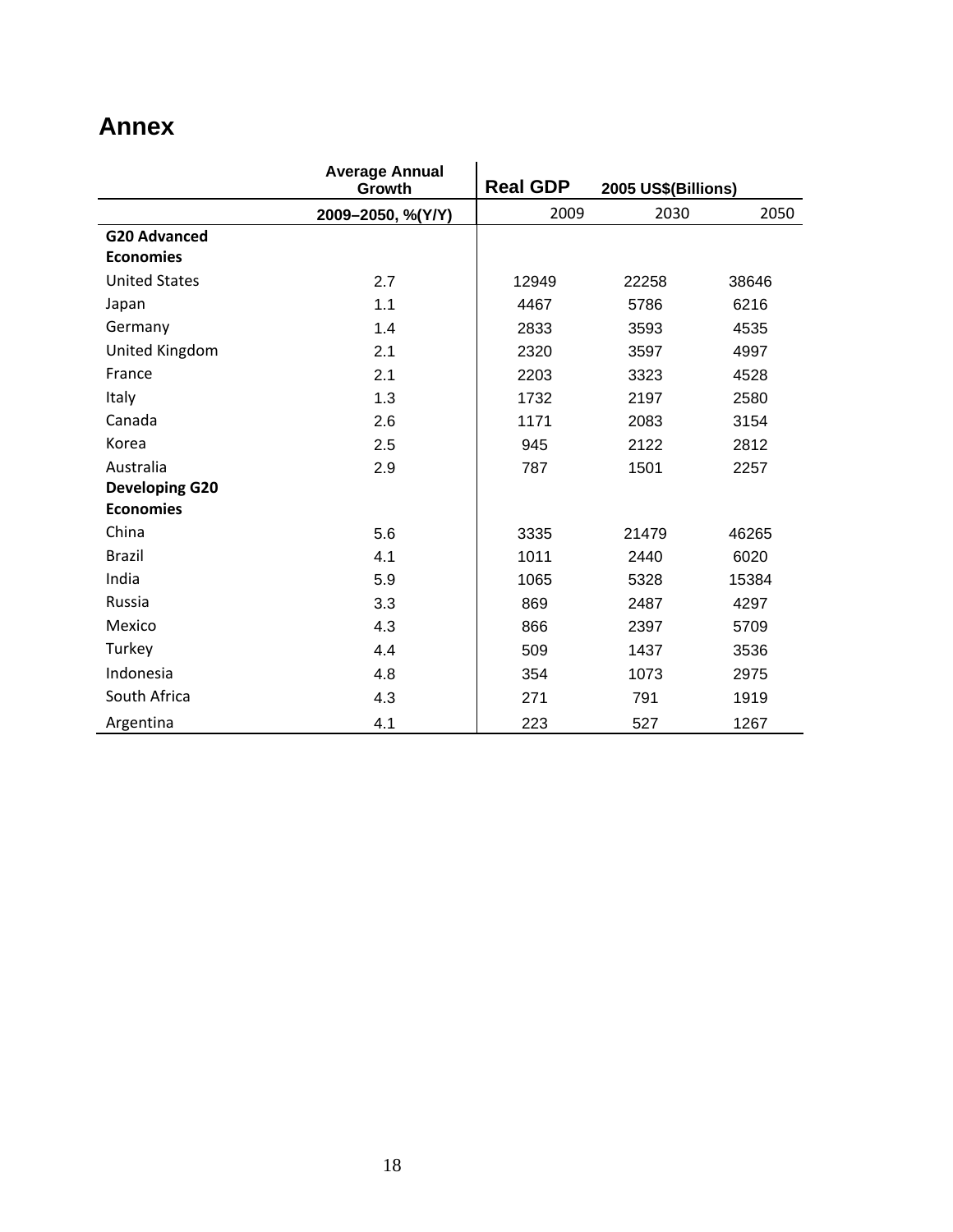## **References**

Bussolo, M., R. De Hoyos, and D. Medvedev (2008) "Is the Developing World Catching Up? Global Convergence and National Rising Dispersion." Washington D.C.: World Bank Policy Research Working Papers No. 4733.

Giroud, Axèle (2009) "Regional Integration and South-South FDI: A Global Perspective," http://unctad.org/sections/wcmu/docs/ciimem2p09\_en.pdf.

IIF (2009) "Capital Flows to Emerging Market Economies," http://www.iif.com/press/press+119.php.

Lamy, Pascal (2009) "Central Issues Facing the WTO," speech made at the Peterson Institute for International Economics, Washington, D.C., http://www.iie.com/publications/papers/transcript-20090424.pdf.

OECD (2007) "Moving Up the Value Chain: Staying Competitive in the Global Economy. A Synthesis Report on Global Value Chains," http://www.oecd.org/dataoecd/24/35/38558080.pdf.

Wilson, Dominic and Dragusanu, Raluca (2008) "The Expanding Middle: The Exploding World Middle Class and Falling Global Inequality," Goldman Sachs Global Economics Paper 170, http://www2.goldmansachs.com/ideas/globaleconomic-outlook/expanding-middle.pdf.

World Bank (2006) "Global Economic Prospects 2007: Managing the Next Wave of Globalization."

World Bank (2008) "Global Economic Prospects 2008: Technology Diffusion in the Developing World."

World Bank (2009) "Global Development Finance 2009: Charting a Global Recovery,"

http://siteresources.worldbank.org/INTGDF2009/Resources/gdf\_combined\_web. pdf.